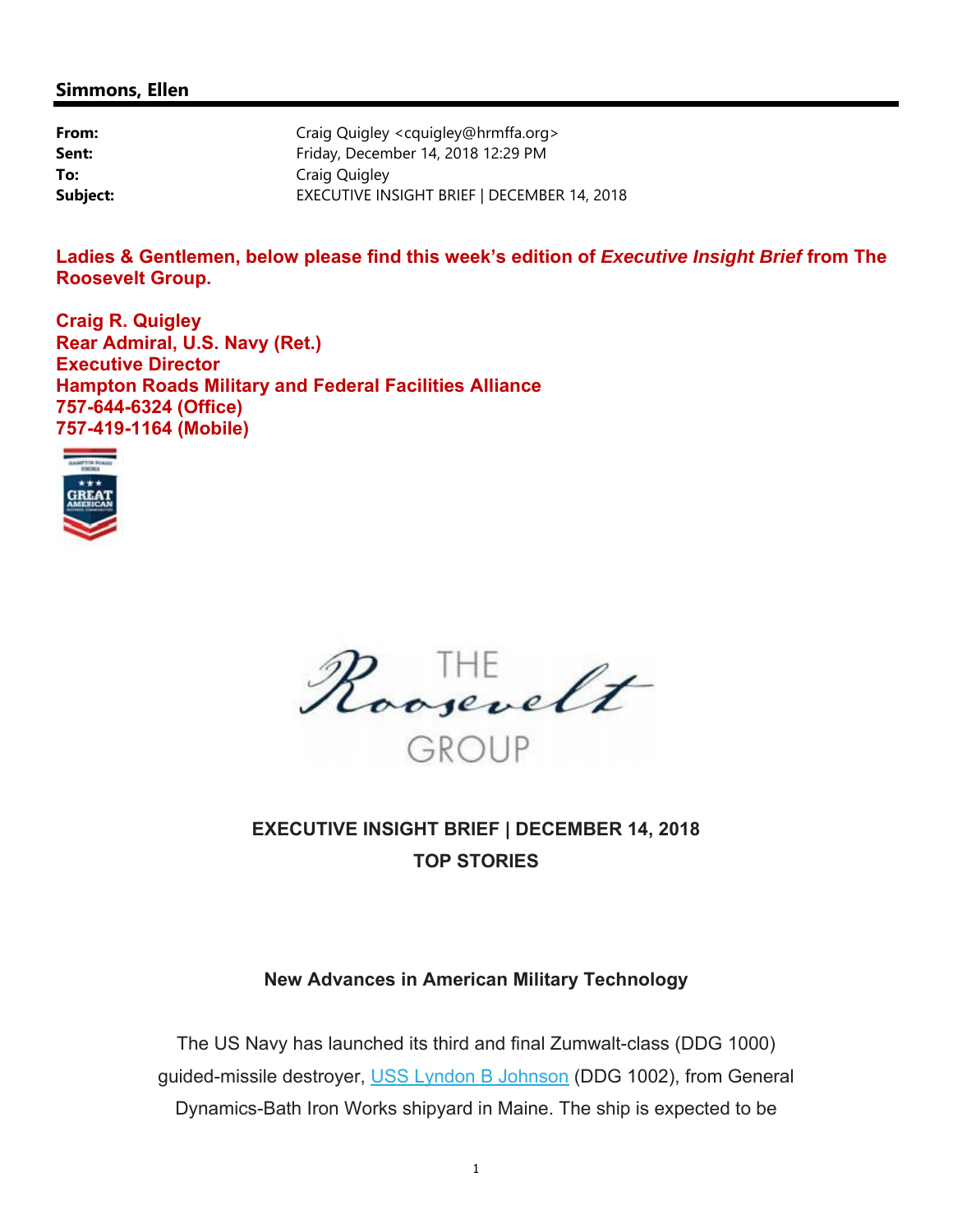christened in 2019 and enter active service in 2021, along with the Zumwalt and Michael Monsoor, the other two ships of the Zumwalt-class. Read more

# here.

Zumwalt-class destroyers feature a state-of-the-art electric propulsion system, wave-piercing tumblehome hull, stealth design, and are equipped with the most advanced warfighting technology and weaponry. These ships will be capable of performing a range of deterrence, power projection, sea control, and command and control missions while allowing the Navy to evolve with new systems and missions.

While we're talking Navy, the U.S. Navy and Missile Defense Agency continued a hot streak Tuesday, when they successfully shot down an intermediate-range ballistic missile target in space from its Hawaii-based Aegis Ashore facility, using the Standard Missile-3 (SM-3) Block IIA. Developed by Raytheon, the SM-3 is designed to combat short and intermediate-range ballistic missile threats.

The SM-3 can be both land and sea-based and uses its own kinetic energy, or "hit-to-kill" rather than explosive warheads. The Block IIA model is capable of engaging ballistic missiles as they begin their descent in low space at long ranges.

Now for the Army and an update on their new Next Generation Squad Weapon. The main feature of these weapons that is exciting the military community is the new 6.8mm round it fires, replacing the old 5.56. The  $6.8$ mm rifles not only pack greater force, but also feature improved precision from greater distances and are able to handle all-weather and terrain encountered by soldiers. Read more about this development and how we got here by clicking here.

**Lightning Strikes Twice**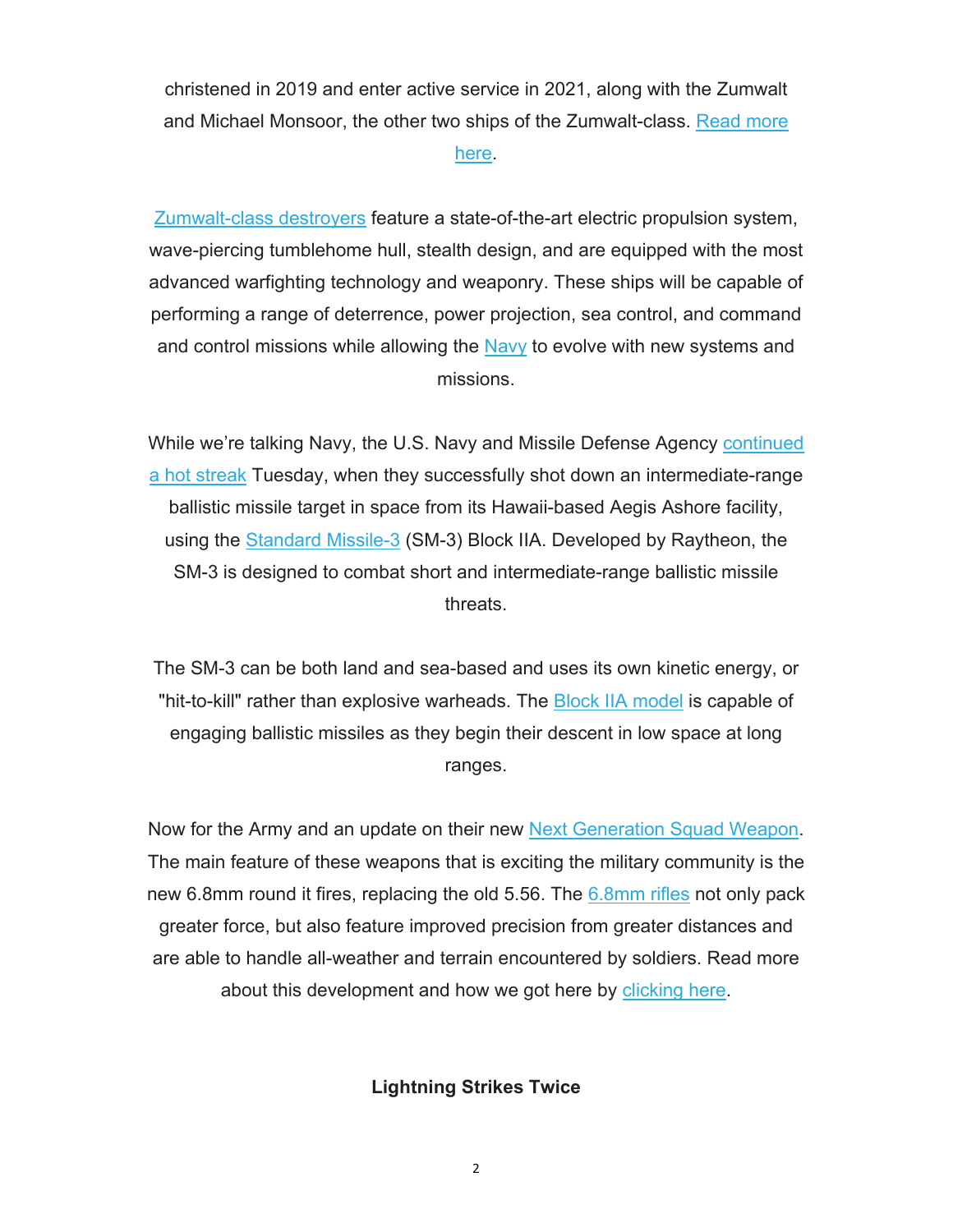Japan is expected to announce new defense guidelines next week that would transform its newest warship into an aircraft carrier and pave the way for a major purchase of as many as 147 F-35s, the parliamentary vice minister of defense for Japan's ruling party said Wednesday. The major F-35 move comes as Japan seeks to phase out its aging fleet of F-4s, F-15Js, and F-2s. Read more here.

In a move that comes as world tensions are progressively rising, Japan seeks to bolster its defensive capabilities. Though because of the Post-WWII treaty signed, we most likely will not see Japanese F-35s attacking warships anytime soon.

However, Japan is not our only ally who is getting in on the F-35 program, as the first two F-35A Lightning II fighters to be permanently based in Australia arrived at RAAF Base Williamtown, north of Sydney, on December 10. Defense Minister Christopher Pyne described the F-35 program as the largest air force acquisition project in Australia's history. "The government is investing over \$17 billion [U.S. \$12.27] to acquire at least 72 Joint Strike Fighters," he said.

The F-35A is replacing the 71 surviving McDonnel Douglas (now Boeing) F/A-18A/B 'Classic' Hornets, which entered service in 1985. Australia became a Tier 3 partner in the international Joint Strike Fighter program in 2002. Click here for full story.

The U.S. Navy is set to deactivate its F-35 Lightning II squadron at Eglin Air Force Base, Florida, and plans to move operations to Naval Air Station Lemoore, centralizing its Joint Strike Fighter operations out west. Full story.

Nearly two months after Hurricane Michael devastated Tyndall Air Force Base in Northern Florida, the Air Force on Friday said it wants to rebuild the installation — so it can station three squadrons of F-35 fighters there. The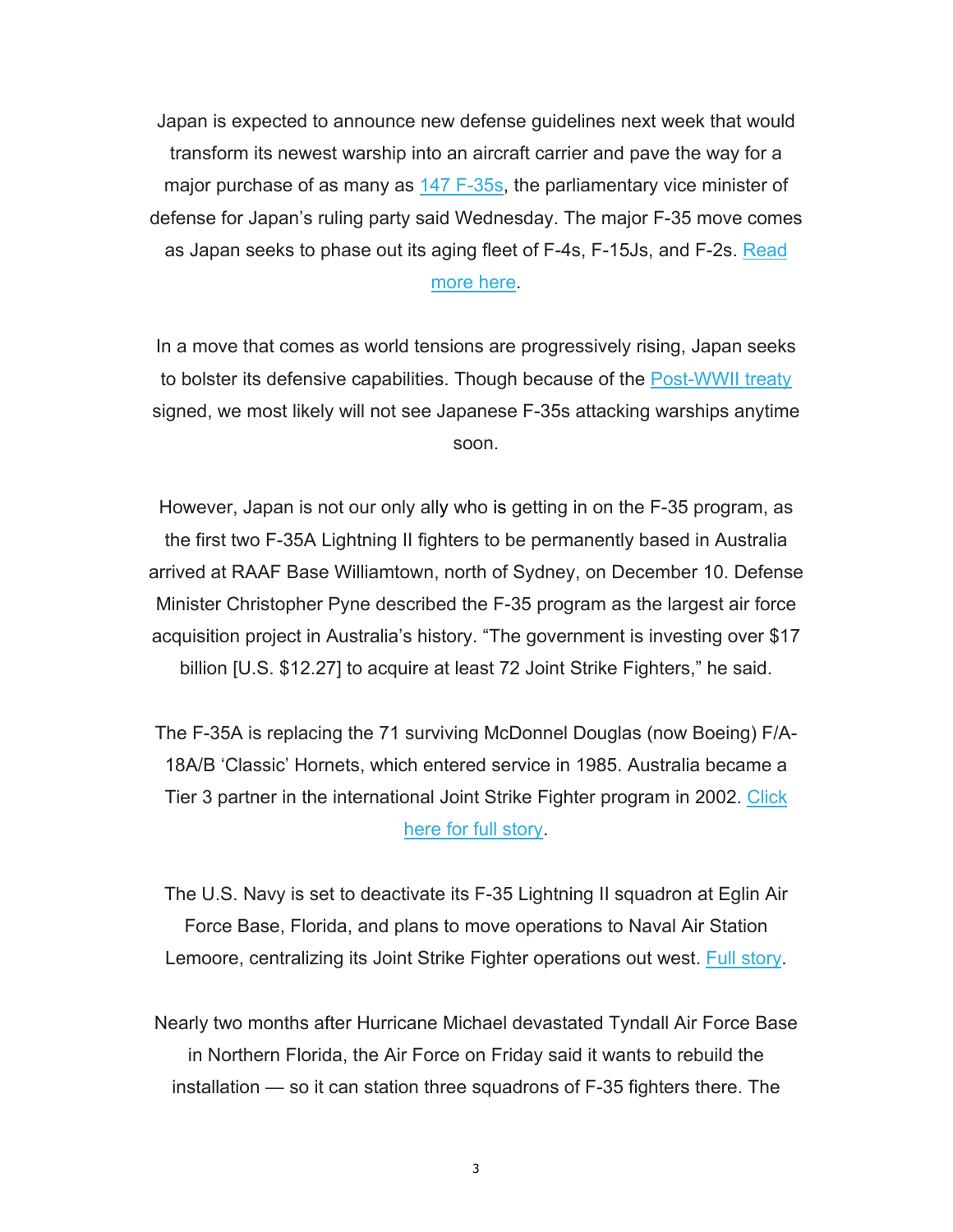move would mean operational F-22s that were formerly at Tyndall would be permanently moved to squadrons at other bases that are now temporarily housing them: Joint Base Langley-Eustis in Virginia, Joint Base Elmendorf-Richardson in Alaska and Joint Base Pearl Harbor-Hickam in Hawaii. Read more.

# **Russia Sends Bombers to South America**

Two Russian TU-160 strategic bombers, capable of carrying nuclear weapons, have landed in Venezuela. Though this is not the first time this has happened, the latest visit comes just days after President Maduro met Russian President Vladimir Putin in Moscow. US Secretary of State Mike Pompeo said it amounted to "two corrupt governments squandering public funds."

Col. Rob Manning, a spokesman for the Defense Department, cited the humanitarian assistance provided in Central and South American by a U.S. Navy hospital ship, the USNS Comfort, in the past eight weeks where numerous Venezuelan migrants were among the people who received medical and dental treatment.

"Contrast this with Russia, whose approach to the manmade disaster in Venezuela is to send bomber aircraft instead of humanitarian assistance," Manning stated.

# **China**

A Canadian court *granted bail* on Tuesday to the top Chinese executive arrested at the United States' request in a case that has set off a diplomatic furor among the three countries and complicated high-stakes U.S.-China trade talks. The bail is \$10 million Canadian [U.S. \$7.5 million], but required her to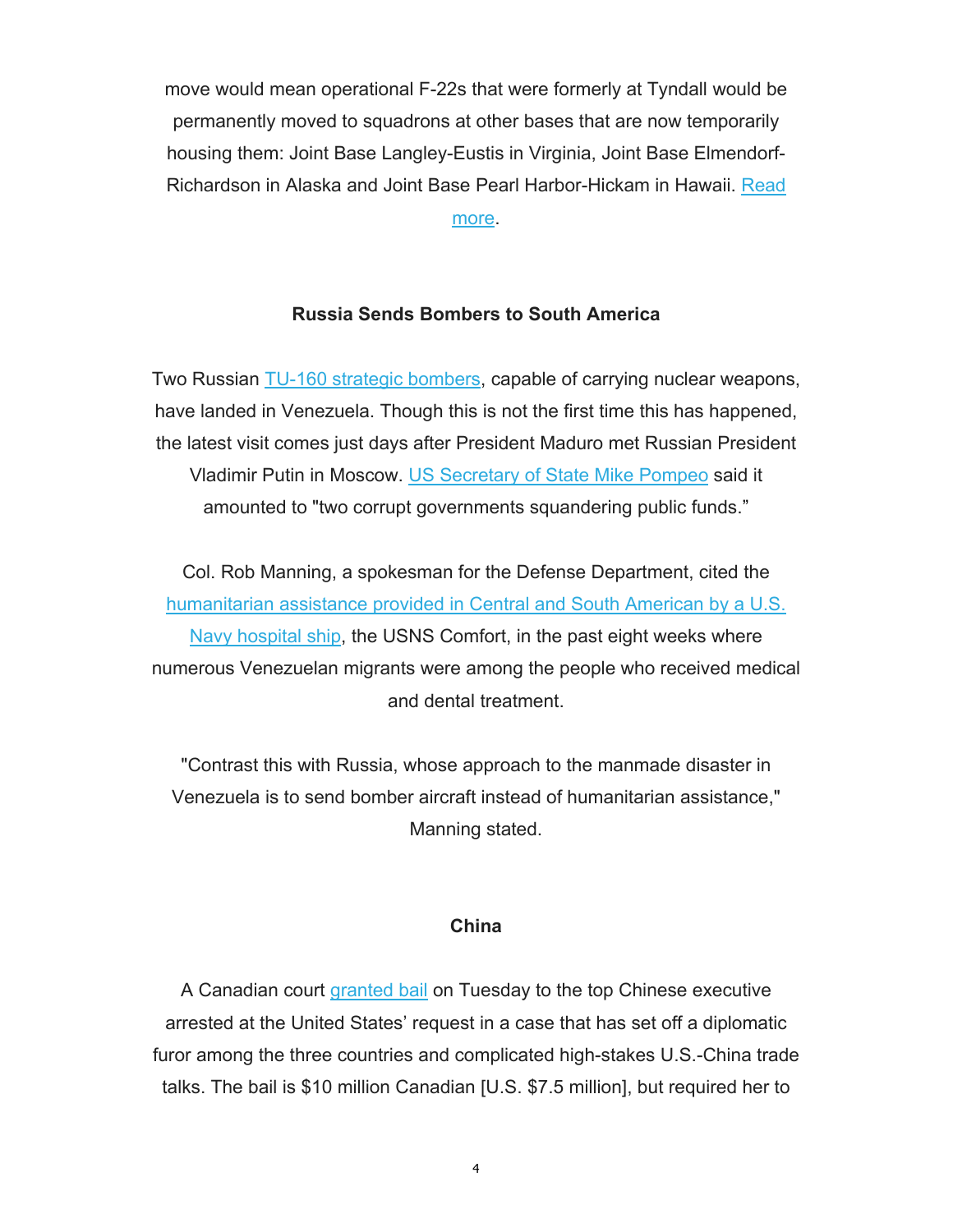wear an ankle bracelet, surrender her passports, stay in Vancouver and its suburbs and confine herself to one of her two Vancouver homes from 11 p.m. to 6 a.m.

In a retaliatory move, Chinese Foreign Ministry spokesman Lu Kang said entrepreneur Michael Spavor and former Canadian diplomat Michael Kovrig were taken into custody on Monday, on suspicion of "engaging in activities that endanger the national security" of China.

U.S. President Donald Trump said on Tuesday he would intervene with the U.S. Justice Department in the case against the Chinese telecommunications executive if it would help secure a trade deal with Beijing.

In a diplomatic epiphany (sarcasm) a Chinese Colonel has suggested ramming U.S. ships sent to challenge Beijing's control of the South China Sea. Col. Dai Xu made the remarks at an event sponsored by *Global Times*, published by the Chinese government. Dai also recommended invading Taiwan when the opportunity presented itself, even at the cost of economic growth. The remarks were published in the *Global Times* on December 8, 2018.

# **Quick Hits**

Voyager 2 has passed an incredible milestone in its journey to explore the solar system by entering interstellar space, now more than 11 billion miles from Earth. The twin Voyager probes are the first spacecraft to date that humans have sent to this boundary, called the Heliopause. Right now, estimates are that the twin probes can operate for at least five, perhaps 10 more years with a gradual decay of science data coming back. The goal for the mission is to coax a full 50 years of exploration out of the spacecraft since their launch in 1977. Read more here.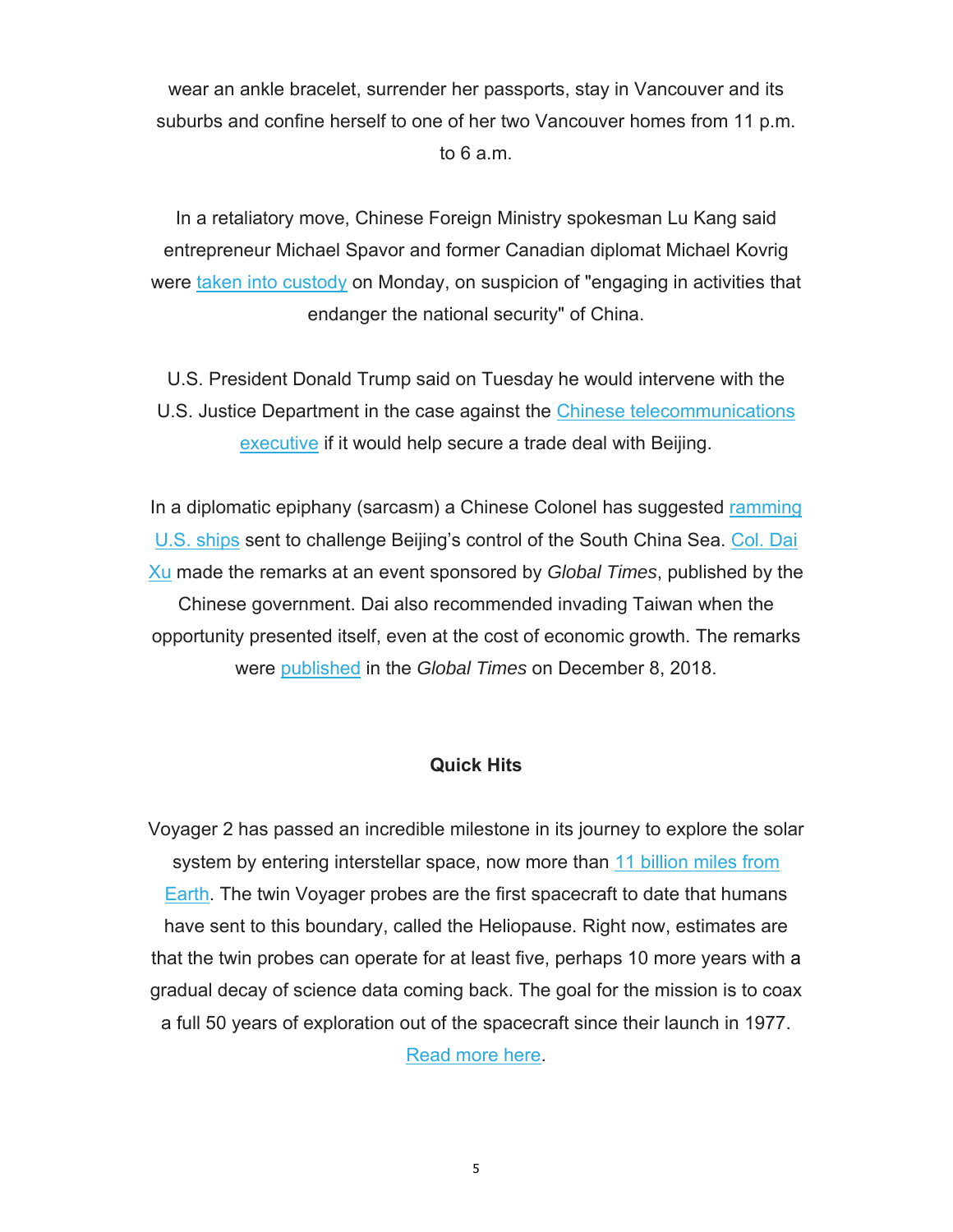Theresa May pushed off the vote on her Brexit withdrawal deal that was to take place on Tuesday in the House of Commons, only to be subjected to a vote on confidence in her leadership, by her own Conservative Party, on Wednesday. She managed to survive (the final tally was 200 for and 117 against). Full story.

A possible partial government shutdown is less than two weeks away with President Donald Trump and congressional Democrats locked in a dispute over border security and no resolution in sight. The key sticking point is how much money Congress should allocate for the President's long-promised wall at the U.S.-Mexico border. Trump wants \$5 billion, but Democrats are unwilling to agree to that and any spending bill needs bipartisan support to pass Congress, due in part to Senate rules requiring a 60-vote threshold to advance.

The Senate passed a resolution Thursday to withdraw U.S. support for Saudibacked forces at war in Yemen in a rare bipartisan rebuke to President Donald Trump. The resolution, led by Sens. Bernie Sanders (I-Vt.), Mike Lee (R-Utah) and Chris Murphy (D-Conn.), invokes the War Powers Act and passed in a 56- 41 vote. It's the first time the Senate has voted to withdraw forces from a war Congress didn't approve.

# **This Day in History**

*1799:* George Washington died in his Mt. Vernon Estate

1819: Alabama was admitted as the 22<sup>nd</sup> state

*1911:* Roald Amundsen and four others discovered the South Pole

*1960:* A U.S. Boeing B-52 bomber set a 10,000-mile non-stop record without refueling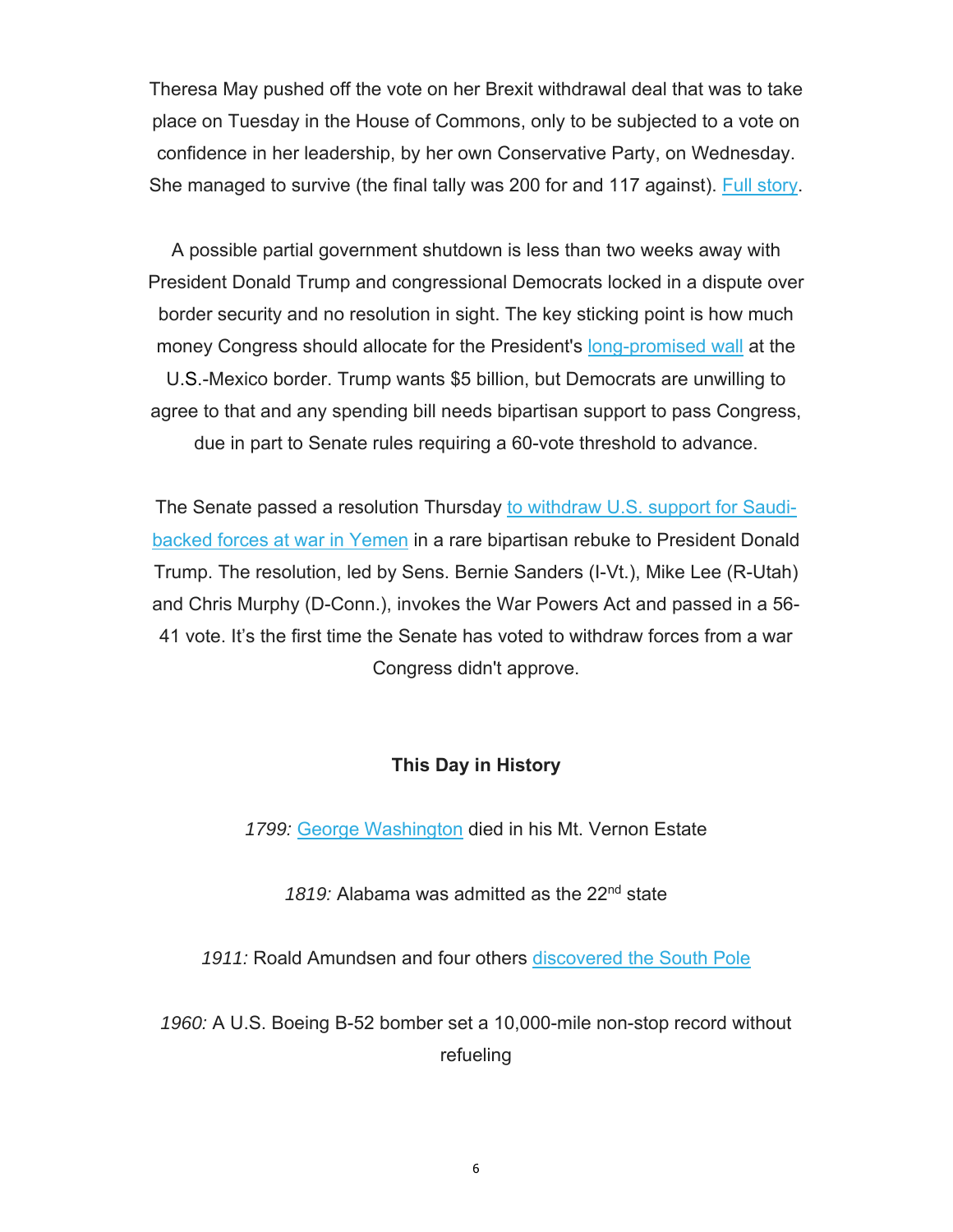# *2012:* At Sandy Hook Elementary School in Newtown, Connecticut, 20 children and 6 adults are shot to death by a 20-year-old gunman who then committed suicide

-See more on history.net

# **Look Ahead**

# *Saturday, December 15*

8:30 AM EST

Event: Wreaths Across America

877-385-9504

Topic: Defense

Arlington National Cemetery, McClellan Gate, Arlington, Va.

1:00 PM EST

Ceremony: Vietnam Veterans Memorial Volunteers

202-393-0090

Topic: Defense

Vietnam Veterans Memorial, Five Henry Bacon Drive NW

# 4:30 PM EST

Event: Friends of the National WWII Memorial hrotondi@wwiimemorialfriends.org | 202-675-2017

Topic: Defense

World War II Memorial, 1750 Independence Avenue SW

*Monday, December 17*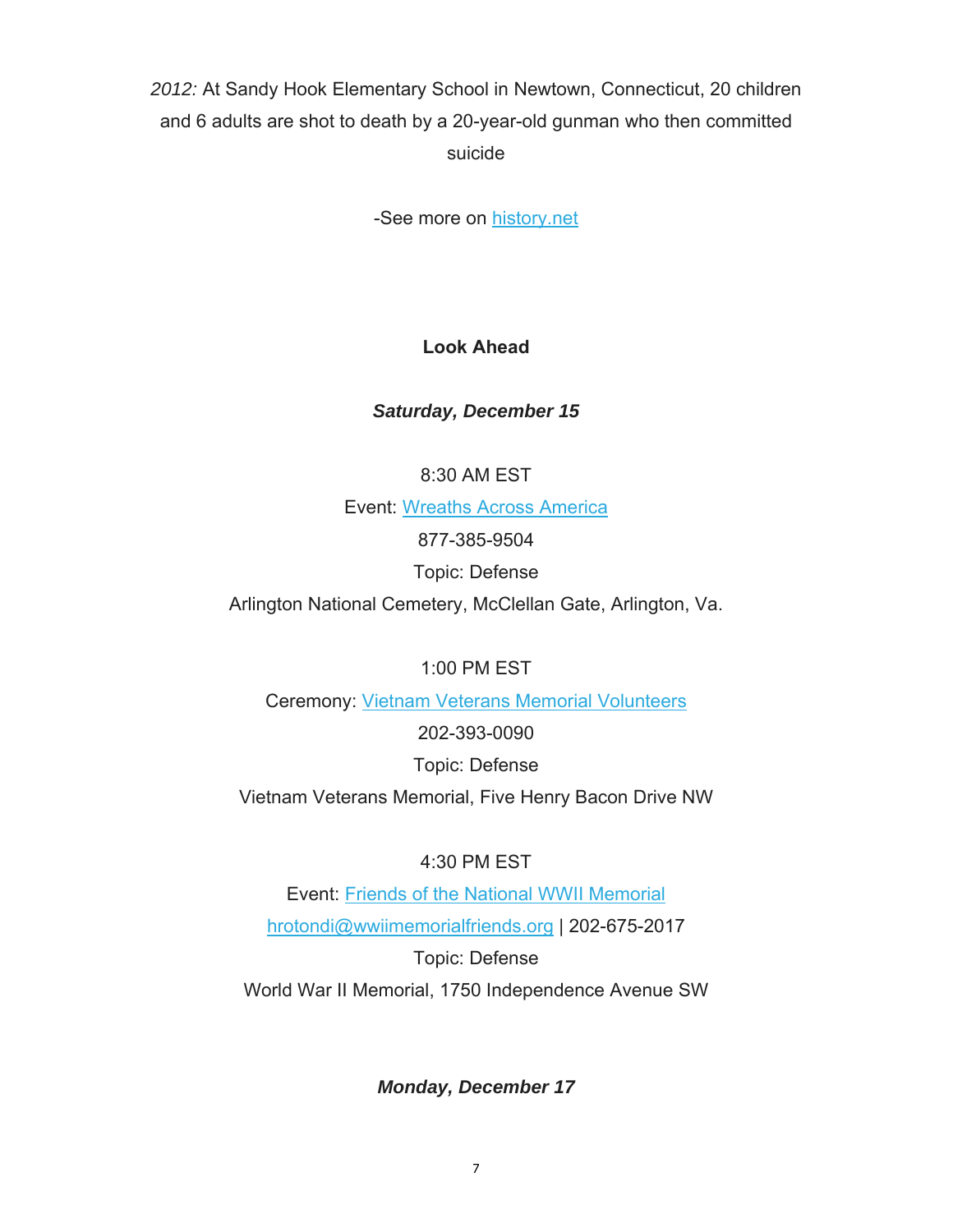#### 12:00 PM EST

Discussion: The Atlantic Council Travis Horne: press@atlanticcouncil.org | 202-778-4993 Topic: Foreign Affairs Atlantic Council, 1030 15th St. NW, 12th Floor

# 2:00 PM EST

Discussion: The Henry L. Stimson Center Jim Baird: jbaird@stimson.org | 202-478-3413 Topic: Foreign Affairs Stimson Center, 1211 Connecticut Avenue NW, Eighth Floor

# 4:00 PM EST

Discussion: The Woodrow Wilson Center's History and Public Policy Program Ryan McKenna: ryan.mckenna@wilsoncenter.org | 202-691-4217 Topic: Foreign Affairs WWC, One Woodrow Wilson Plaza, Ronald Reagan Building, 1300

Pennsylvania Avenue NW, Sixth Floor

# *Tuesday, December 18*

#### 8:00 AM EST

Forum: The Mitchell Institute for Aerospace Studies and the Air Force

# **Association**

Peter Huessy: Phuessy@afa.org | 703-247-5839

Topic: Defense

Air Force Association, 1501 Lee Highway, Fourth Floor Boardroom, Arlington,

Va.

8:30 AM EST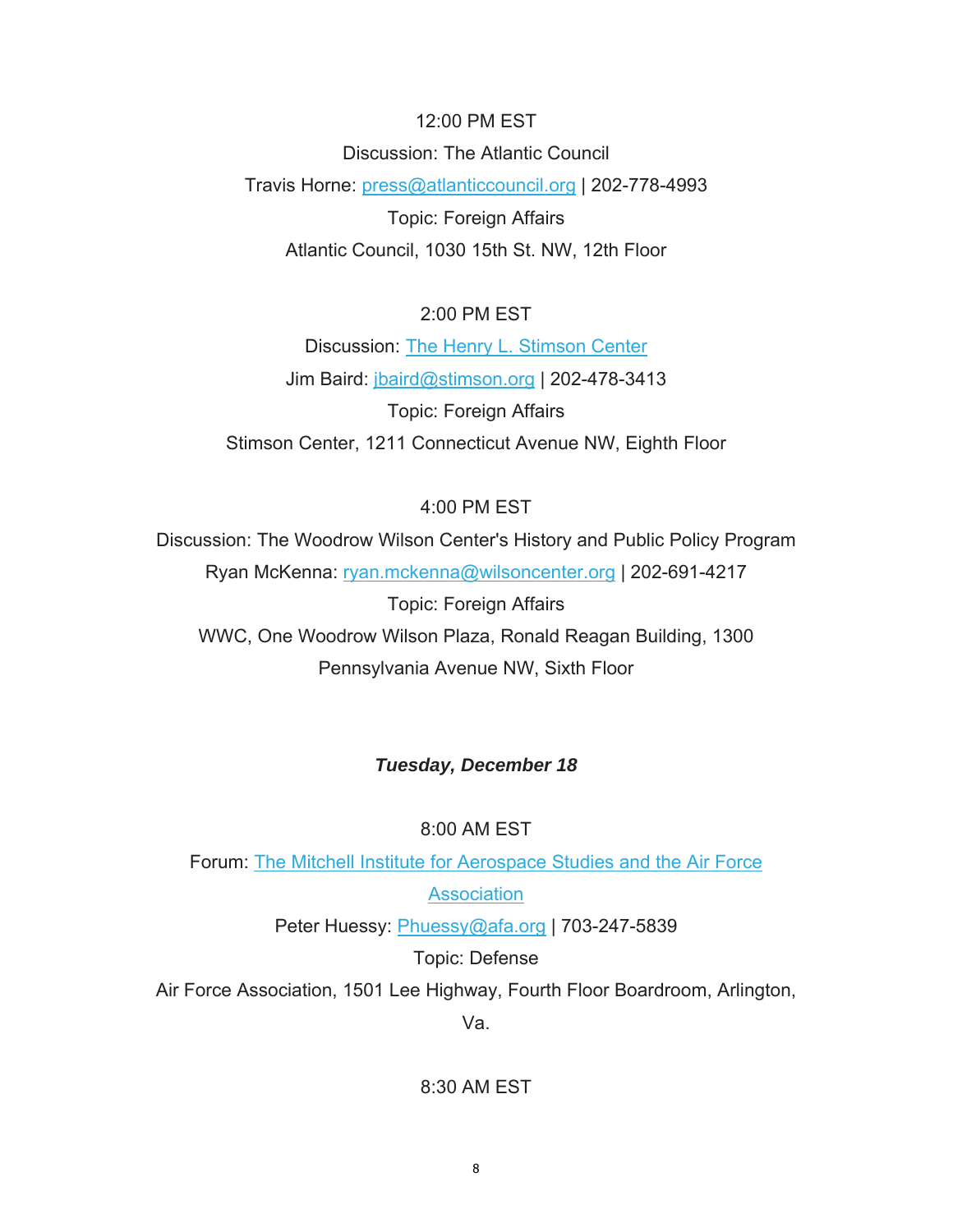Meeting: Veterans Affairs Department Shannon Middleton: 00W@mail.va.gov | 202-461-6193 Topic: Needs of Women Veterans VA, 810 Vermont Avenue NW, G.V. Sonny Montgomery Veterans Conference Room 230

# 9:30 AM EST

Meeting: National Aeronautics and Space Administration KarShelia Henderson: khenderson@nasa.gov | 202-358-2355 [Conference call dial-in, 888-809-8966; passcode, 2100562#. The WebEx link is https://nasaenterprise.webex.com/; meeting number, 904-821-176; password, "HPACConf2018!" (case sensitive)] Topic: Heliophysics Research NASA Headquarters, 300 E St. SW, Room 1Q39

# 10:00 AM EST

Hearing: House Veterans' Affairs Committee and Senate Veterans' Affairs **Committee** 202-225-3527 Topic: Veterans Community Care Program Implementation HVC-210 U.S. Capitol

# 10:30 AM EST

Discussion: The Woodrow Wilson Center's Kissinger Institute on China and the United States

Ryan McKenna: ryan.mckenna@wilsoncenter.org | 202-691-4217

Topic: Foreign Affairs WWC, One Woodrow Wilson Plaza, Ronald Reagan Building, 1300 Pennsylvania Avenue NW, Sixth Floor

# *Wednesday, December 19*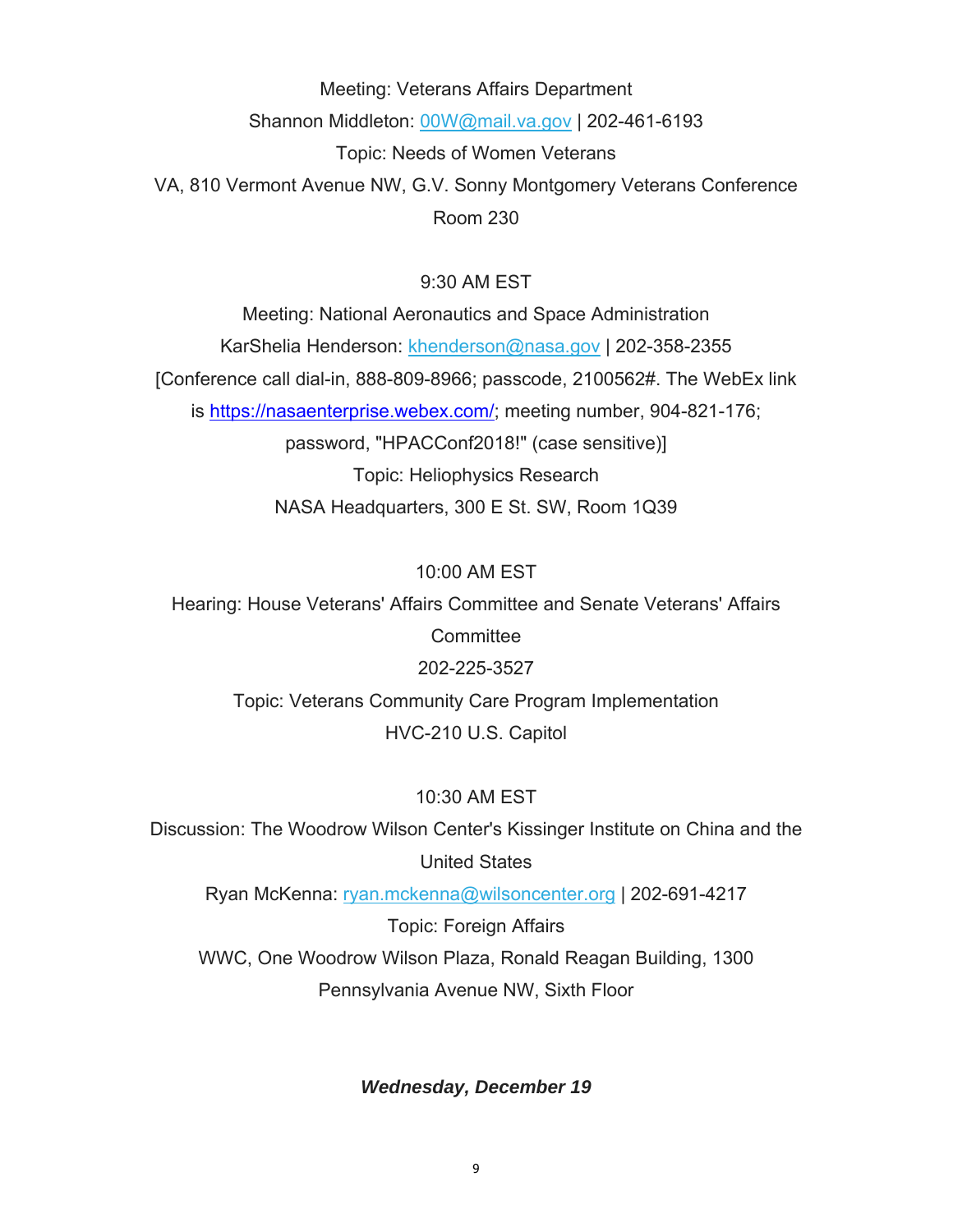#### 8:30 AM EST

Meeting: Veterans Affairs Department Shannon Middleton: 00W@mail.va.gov | 202-461-6193 Topic: Needs of Women Veterans VA, 810 Vermont Avenue NW, G.V. Sonny Montgomery Veterans Conference Room 230

# 9:00 AM EST

Meeting: Federal Accounting Standards Advisory Board Wendy Payne: 202-512-7350 Topic: Defense Accounting Standards Government Accountability Office, 441 G St. NW, Room 7C13

# 2:00 PM EST

Hearing: House Veterans' Affairs Committee and Senate Veterans' Affairs **Committee** 202-225-3527

Topic: Veterans Community Care Program Implementation HVC-210 U.S. Capitol

# *Thursday, December 20*

# 8:30 AM EST

Meeting: Veterans Affairs Department Shannon Middleton: 00W@mail.va.gov | 202-461-6193 Topic: Needs of Women Veterans VA, 810 Vermont Avenue NW, G.V. Sonny Montgomery Veterans Conference Room 230

9:00 AM EST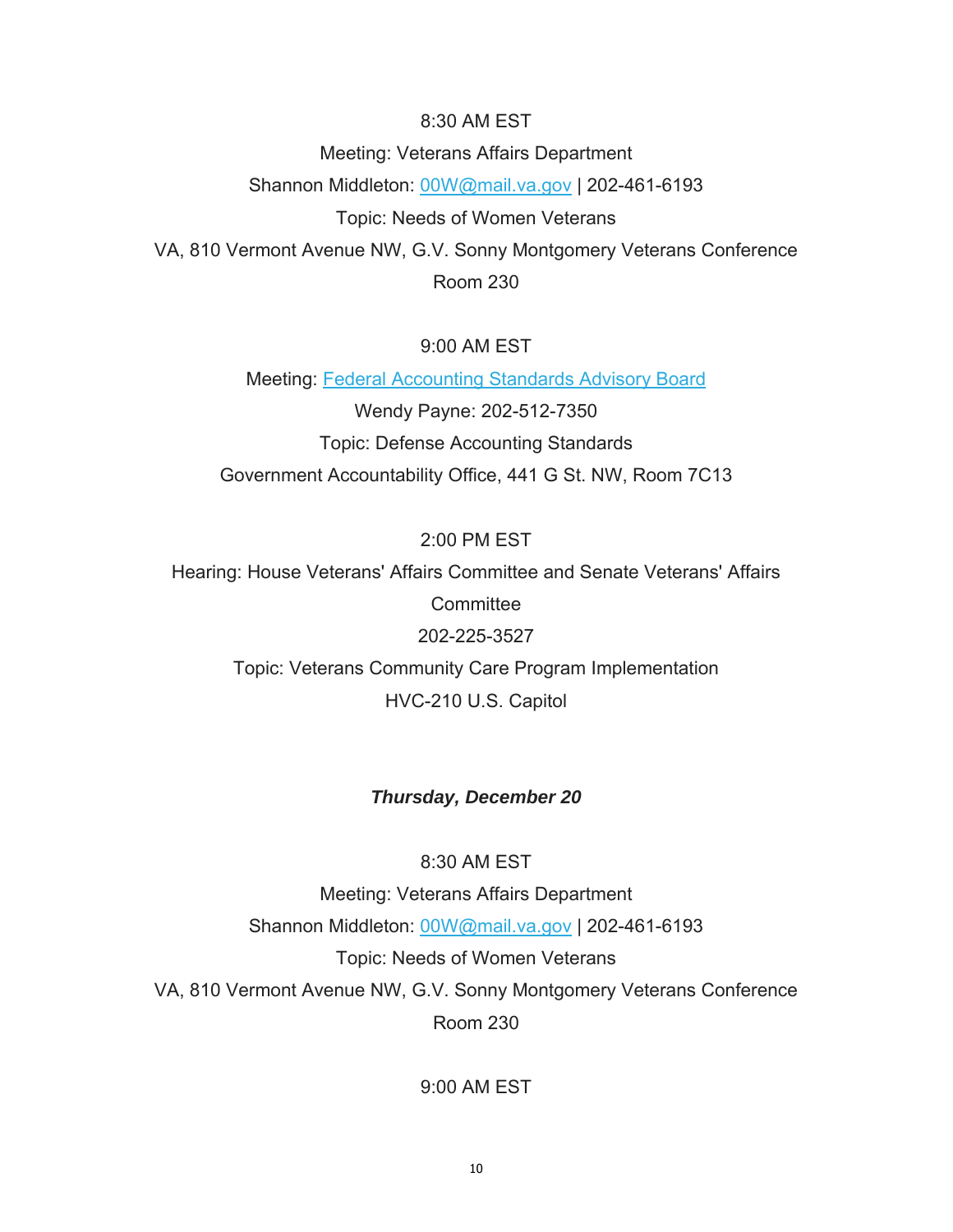Meeting: Federal Accounting Standards Advisory Board

Wendy Payne: 202-512-7350 Topic: Defense Accounting Standards Government Accountability Office, 441 G St. NW, Room 7C13

10:00 AM EST Hearing: House Veterans' Affairs Committee 202-225-3527 Topic: Veterans First Program after Kingdomware 334 Cannon House Office Building

1:00 PM EST Meeting: Defense Nuclear Facilities Safety Board Glenn Sklar: 800-788-4016 Topic: Defense Nuclear Facilities Safety 625 Indiana Avenue NW, Room 7019

5:00 PM EST

Event: The People for Fairness Coalition

info@pffcdc.org Topic: Social Issues Luther Place Memorial Church, 1226 Vermont Avenue NW

# *Friday, December 21*

2:00 PM EST

Meeting: National Aeronautics and Space Administration Patrick Finley: patrick.t.finley@nasa.gov | 202-358-5684 [RSVP for conference call option information before 4:30 p.m. on December 18] Topic: International Space Station NASA, 300 E St. SW, Glennan Conference Room